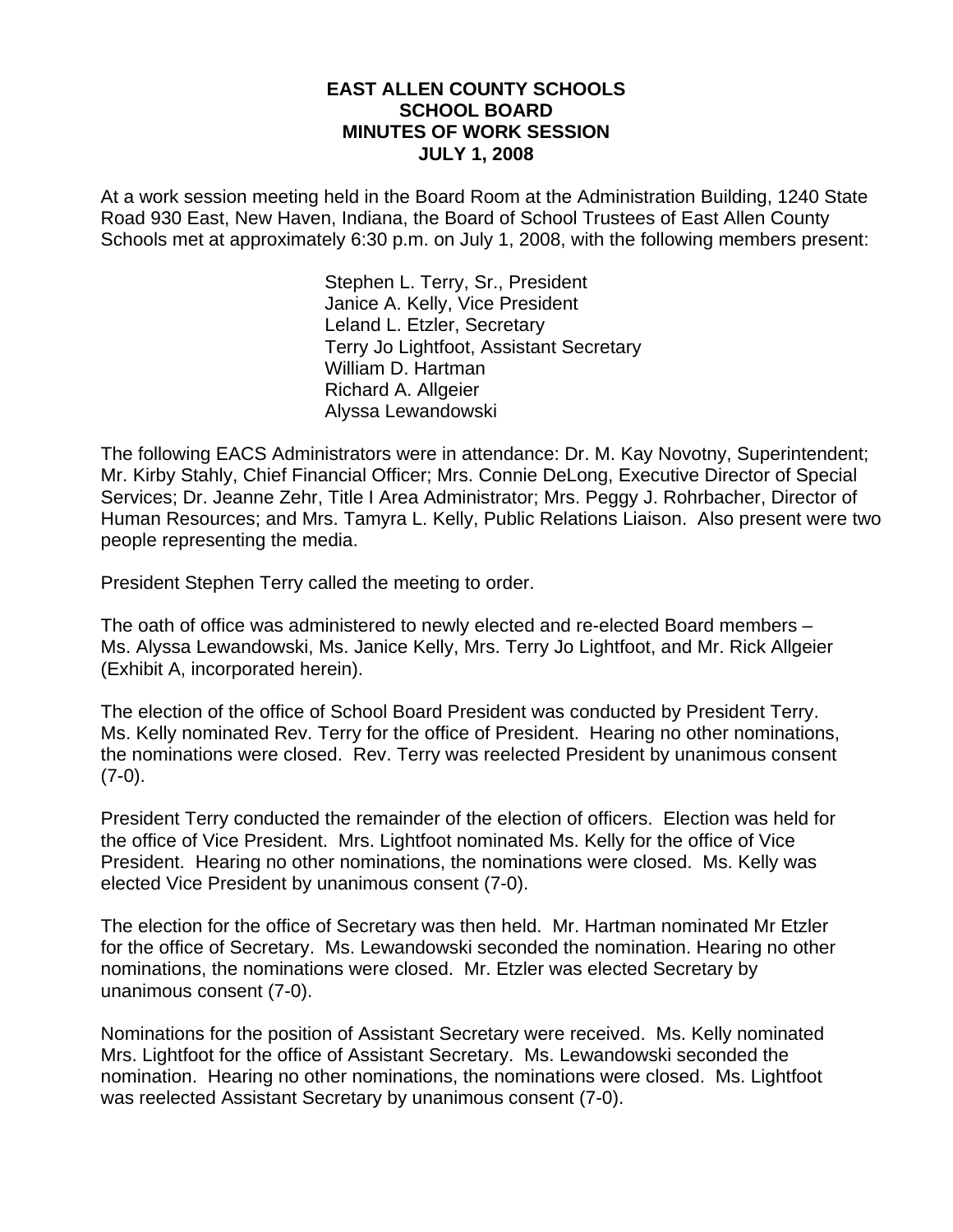It was recommended that the appointments of Mrs. Lois Goeglein as Treasurer and Mrs. Geri Freiburger as Deputy Treasurer of the corporation be continued for the coming year. Mr. Allgeier moved that the appointments be approved as recommended, and Mr. Etzler seconded the motion. The motion passed unanimously (7-0).

It was recommended that Mr. Doug Roemer, Director of Facilities, and Board Member Leland Etzler be appointed as members of the Common Wage Committee for the coming year. Ms. Kelly moved that the appointments be approved as recommended, and Mr. Hartman seconded the motion. The motion passed unanimously (7-0).

The minutes of the June 17, 2008 Public Hearing (Wellness) were approved as presented. The minutes of the June 17, 2008 Regular Board Meeting were approved as presented. The minutes of the June 17, 2008 Executive Session were approved as presented. The minutes of the June 20-21, 2008 School Board Retreat were approved as presented. The minutes of the June 24, 2008 CPF Budget Review Work Session were approved as presented.

The Agenda was approved with the addition of addendums to 4.2 Personnel Report, and 4.3 Meetings and Conferences, and the addition of 4.6 Authorization for Superintendent to Appoint a Certain Building Administrative Position.

# **Section 2.0 Discussion Items**

Open discussion occurred regarding the following annual reports:

- -Instructional Audits
- -Community Resource Programs
- -Employee Compensation/Benefits
- -School Lunch Prices

Tasks were assigned – Assistant Secretary Lightfoot will create a new Board Orientation pamphlet, and Vice President Kelly will handle the details of the Board's and the Superintendent's yearly evaluation/assessment. She will also develop a Board Compact. Deadlines will follow.

Coach expectations/requirements for student athletes were discussed. The Board may address their philosophy/general expectations in Board Policy.

# **Section 3.0 Information Items**

# Incidental Information

Board members' and administrators' Conflict of Interest forms were presented to the Board for information purposes and execution (see Exhibit B, incorporated herein by reference). These forms are filed annually with the Clerk of Allen County Court and the State Board of Accounts, according to Indiana statute.

The Delegation of Authority in the absence of the Superintendent was reviewed and approved by the Board.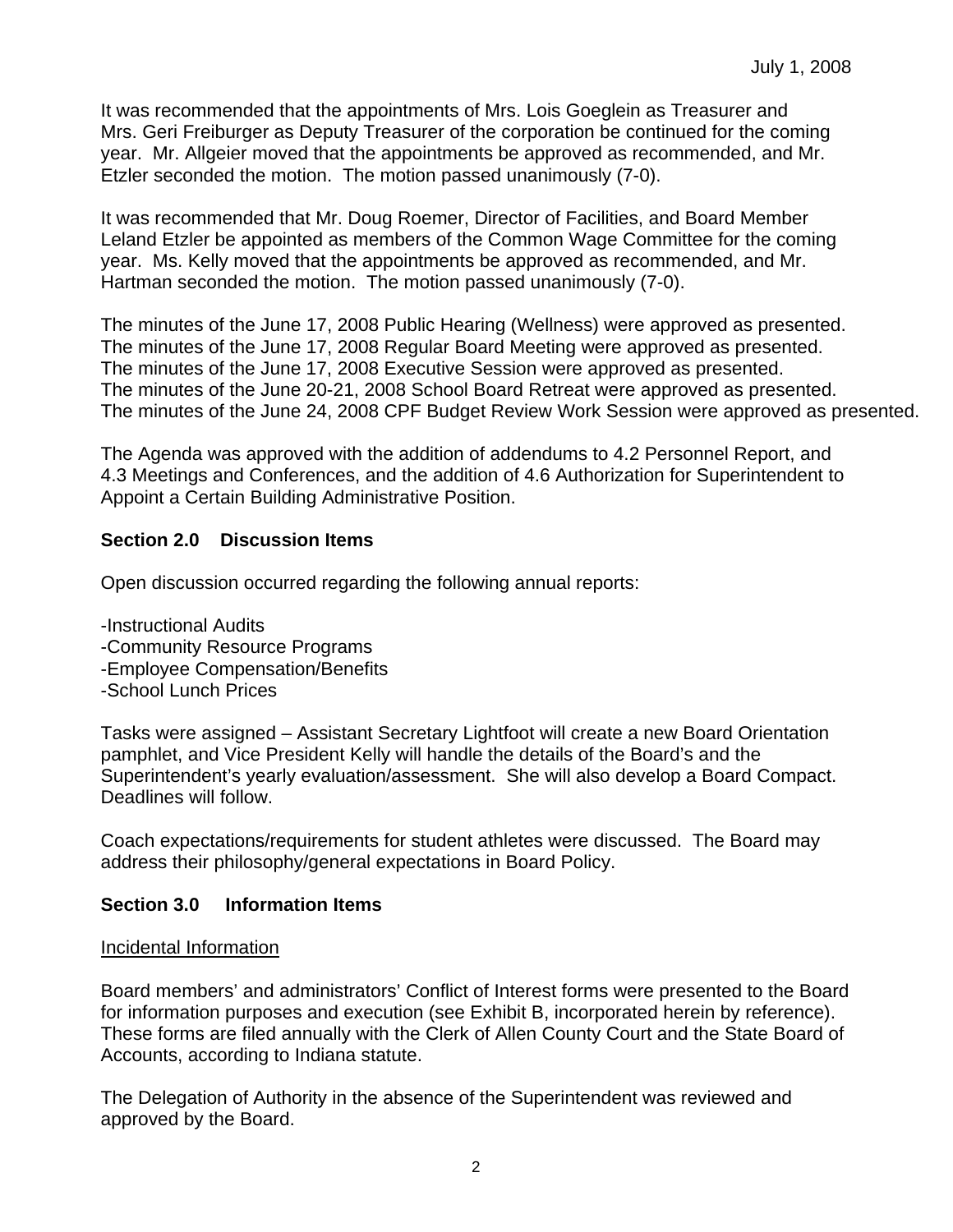Proposed revisions to the 2008-09 Guide to Students and Parents were discussed.

The Board asked that Dr. Novotny, along with Personnel, establish a formal protocol to be used when appointing building Administrators. General Counsel Tim McCaulay will revise current Administrative Policy to reflect this.

The following information is being given to the Board as information, with formal action recommended for the July 15<sup>th</sup> Board meeting.

- Resolution to Use AS400 Software for Issuing and Receipting Educational Fees
- Resolution to Transfer Funds Textbook Rental Fund
- Contract with Educational Funding Group, Inc. and EACS
- Apply For and Receive 2007-08 Section 619 of Part B, IDEA Funding
- Apply For and Receive 2007-08 P.L. 108-446, Part B, IDEA Pass-Through Funding
- Apply For and Receive 2007-08 P.L. 108-446, Part B, IDEA Pass-Through Carry Over Funding
- Apply For and Receive P.L. 108-446, Part B, IDEA Targeted Funds (Discretionary)
- Apply For and Receive Funding for Efforts Supporting Diversity
- Apply For and Receive Title I SES Pilot Program Participation (2008-09 SY)

#### **Section 4.0 Consent Items**

Vice President Kelly moved to approve the consent items with addendums as presented. Mr. Etzler seconded the motion and it passed unanimously. The following consent items were approved:

- 4.1 Approval of vendor claims: 245646-245858 totaling \$306,377.33.
- 4.2 Approval to extend offer of employment to Ms. Melissa Reichhart, as a full time mathematics teacher at Heritage Jr./Sr. High School, for the 2008-09 school year.

Approval to extend offer of employment to Mr. Landon Buesching, as the full-time physical education teacher at Meadowbrook and Monroeville Elementary Schools, for the 2008-09 school year.

Approval of Mr. Douglas Pickett, as the Assistant Principal at New Haven Middle School, effective August 1, 2008.

 Acceptance of resignation of Ms. Alisa Stovall, EACS' Special Education Supervisor, effective June 25, 2008.

Acceptance of resignation of Ms. Erin Eastgate, teacher at Paul Harding High School, effective June 20, 2008.

Acceptance of resignation of Mr. Jeff Cleveland, teacher at Leo Jr./Sr. High School, effective June 18, 2008.

Acceptance of resignation of Mr. Chad Hissong, assistant principal at Prince Chapman Academy, effective June 30, 2008.